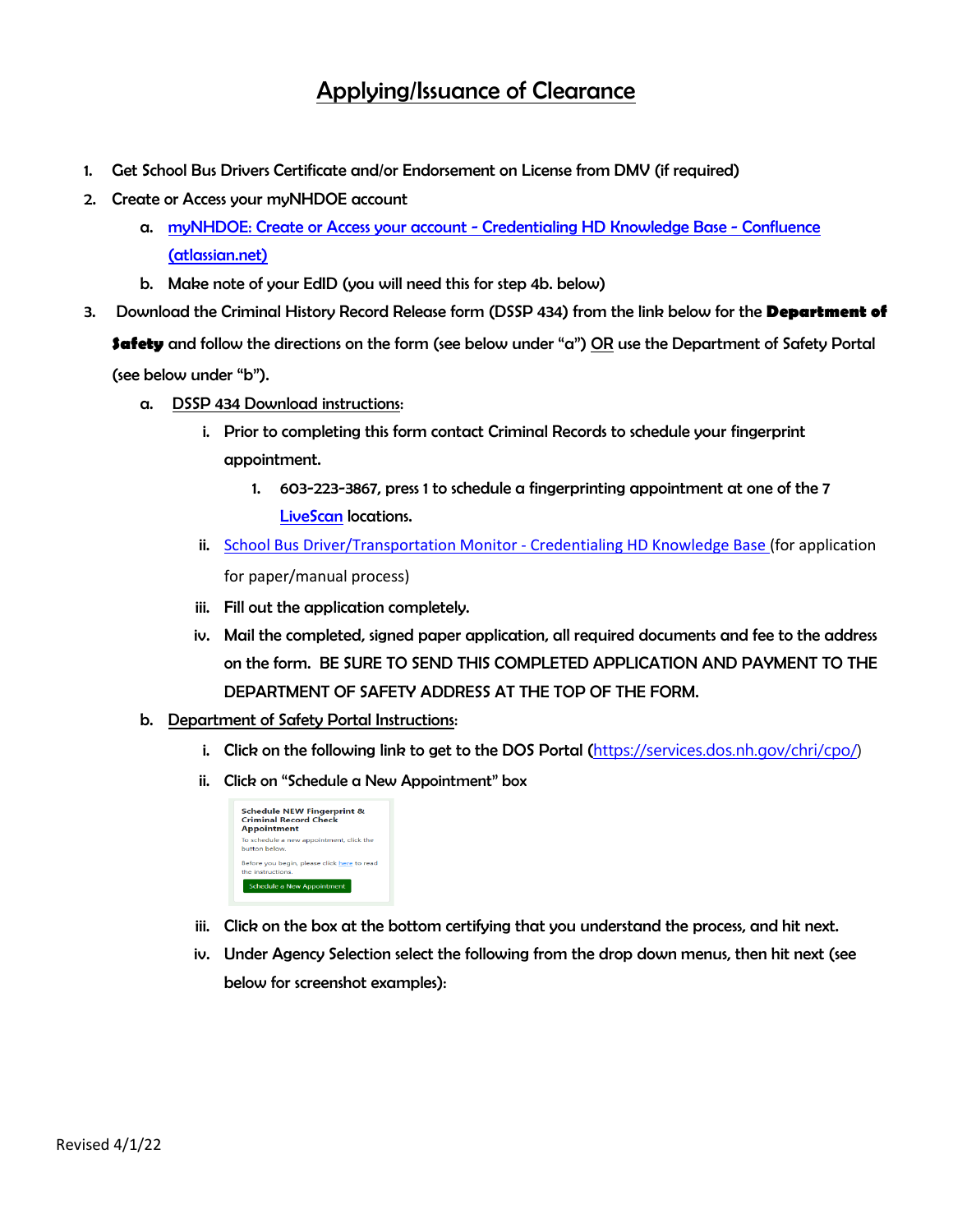## If employee of Bus Driving Company:

|                                               | responsible for results delivered in error due to the applicant selecting the incorrect Agency. | > Please select the employment or licensing Agency you are applying to. Background check results will be delivered to the Agency you select. If you are unsure which<br>Agency to select, or the Agency does not appear in the selection please contact the Agency you are applying to. Please note: The Department of Safety is not |              |  |
|-----------------------------------------------|-------------------------------------------------------------------------------------------------|--------------------------------------------------------------------------------------------------------------------------------------------------------------------------------------------------------------------------------------------------------------------------------------------------------------------------------------|--------------|--|
|                                               |                                                                                                 | > To select an agency first select the Agency Type from the drop down list. Selecting the agency type will narrow the number of agencies that appear in the Select                                                                                                                                                                   |              |  |
|                                               |                                                                                                 | Agency drop down. Once the agency type is selected then find and select the specific agency you wish your results to be delivered to.                                                                                                                                                                                                |              |  |
|                                               |                                                                                                 |                                                                                                                                                                                                                                                                                                                                      |              |  |
|                                               |                                                                                                 | $\rightarrow$ Note: For 'School Transportation Agency' applicants only -you may select more than one agency from the 'Agency' drop down. Each additional agency                                                                                                                                                                      |              |  |
| selected will incur an additional \$5 charge. |                                                                                                 |                                                                                                                                                                                                                                                                                                                                      |              |  |
|                                               | Select Type Of Agency *                                                                         | <b>School Transportation Providers</b>                                                                                                                                                                                                                                                                                               | $\checkmark$ |  |
|                                               | Select Agency <sup>*</sup>                                                                      |                                                                                                                                                                                                                                                                                                                                      |              |  |
|                                               |                                                                                                 | <b>× DEPARTMENT OF EDUCATION</b><br>Multiple agencies selection is allowed                                                                                                                                                                                                                                                           |              |  |

#### If paid employee of SAU:

|                         | 里<br>д                                                                                          | Е<br>V                                                                                                                                                                                                                                                                                                                               |              |  |
|-------------------------|-------------------------------------------------------------------------------------------------|--------------------------------------------------------------------------------------------------------------------------------------------------------------------------------------------------------------------------------------------------------------------------------------------------------------------------------------|--------------|--|
| <b>Agency Selection</b> |                                                                                                 |                                                                                                                                                                                                                                                                                                                                      |              |  |
|                         |                                                                                                 |                                                                                                                                                                                                                                                                                                                                      |              |  |
|                         |                                                                                                 | > Please select the employment or licensing Agency you are applying to. Background check results will be delivered to the Agency you select. If you are unsure which<br>Agency to select, or the Agency does not appear in the selection please contact the Agency you are applying to. Please note: The Department of Safety is not |              |  |
|                         | responsible for results delivered in error due to the applicant selecting the incorrect Agency. |                                                                                                                                                                                                                                                                                                                                      |              |  |
|                         |                                                                                                 |                                                                                                                                                                                                                                                                                                                                      |              |  |
|                         |                                                                                                 | > To select an agency first select the Agency Type from the drop down list. Selecting the agency type will narrow the number of agencies that appear in the Select<br>Agency drop down. Once the agency type is selected then find and select the specific agency you wish your results to be delivered to.                          |              |  |
|                         | selected will incur an additional \$5 charge.                                                   | > Note: For 'School Transportation Agency' applicants only -you may select more than one agency from the 'Agency' drop down. Each additional agency                                                                                                                                                                                  |              |  |
|                         | Select Type Of Agency *                                                                         | Educational - Employee                                                                                                                                                                                                                                                                                                               | $\checkmark$ |  |

### If volunteer of SAU:

|                                               |                                                                                                 | > Please select the employment or licensing Agency you are applying to. Background check results will be delivered to the Agency you select. If you are unsure which<br>Agency to select, or the Agency does not appear in the selection please contact the Agency you are applying to. Please note: The Department of Safety is not |              |  |
|-----------------------------------------------|-------------------------------------------------------------------------------------------------|--------------------------------------------------------------------------------------------------------------------------------------------------------------------------------------------------------------------------------------------------------------------------------------------------------------------------------------|--------------|--|
|                                               | responsible for results delivered in error due to the applicant selecting the incorrect Agency. |                                                                                                                                                                                                                                                                                                                                      |              |  |
|                                               |                                                                                                 |                                                                                                                                                                                                                                                                                                                                      |              |  |
|                                               |                                                                                                 | > To select an agency first select the Agency Type from the drop down list. Selecting the agency type will narrow the number of agencies that appear in the Select                                                                                                                                                                   |              |  |
|                                               |                                                                                                 |                                                                                                                                                                                                                                                                                                                                      |              |  |
|                                               |                                                                                                 | Agency drop down. Once the agency type is selected then find and select the specific agency you wish your results to be delivered to.                                                                                                                                                                                                |              |  |
|                                               |                                                                                                 |                                                                                                                                                                                                                                                                                                                                      |              |  |
|                                               |                                                                                                 | → Note: For 'School Transportation Agency' applicants only -you may select more than one agency from the 'Agency' drop down. Each additional agency                                                                                                                                                                                  |              |  |
| selected will incur an additional \$5 charge. |                                                                                                 |                                                                                                                                                                                                                                                                                                                                      |              |  |
|                                               |                                                                                                 |                                                                                                                                                                                                                                                                                                                                      |              |  |
|                                               | Select Type Of Agency *                                                                         | <b>Educational - Volunteer</b>                                                                                                                                                                                                                                                                                                       | $\checkmark$ |  |
|                                               |                                                                                                 |                                                                                                                                                                                                                                                                                                                                      |              |  |
|                                               | Select Agency*                                                                                  | DEPARTMENT OF EDUCATION                                                                                                                                                                                                                                                                                                              |              |  |

- v. Confirm your selection
- vi. Fill out the remainder of the form with your personal information
- vii. Schedule your appointment for fingerprinting
- viii. Confirm your appointment and pay the associated fee.
- ix. If you have any questions, please contact the Department of Safety.
- 4. Download your Criminal History Record Check Clearance Application for the **Department of Education** and follow the directions on the form.
	- a. Paper Applications [Credentialing HD Knowledge Base](https://nhdoepm.atlassian.net/wiki/spaces/CHD/pages/324042772/Paper+Applications)
	- b. Fill out the application completely, provide a copy of your driver's license, state issued photo id, government issues ID, or passport, bus drivers certificate (if required) and handwrite your Ed ID on the upper left hand corner of the form.